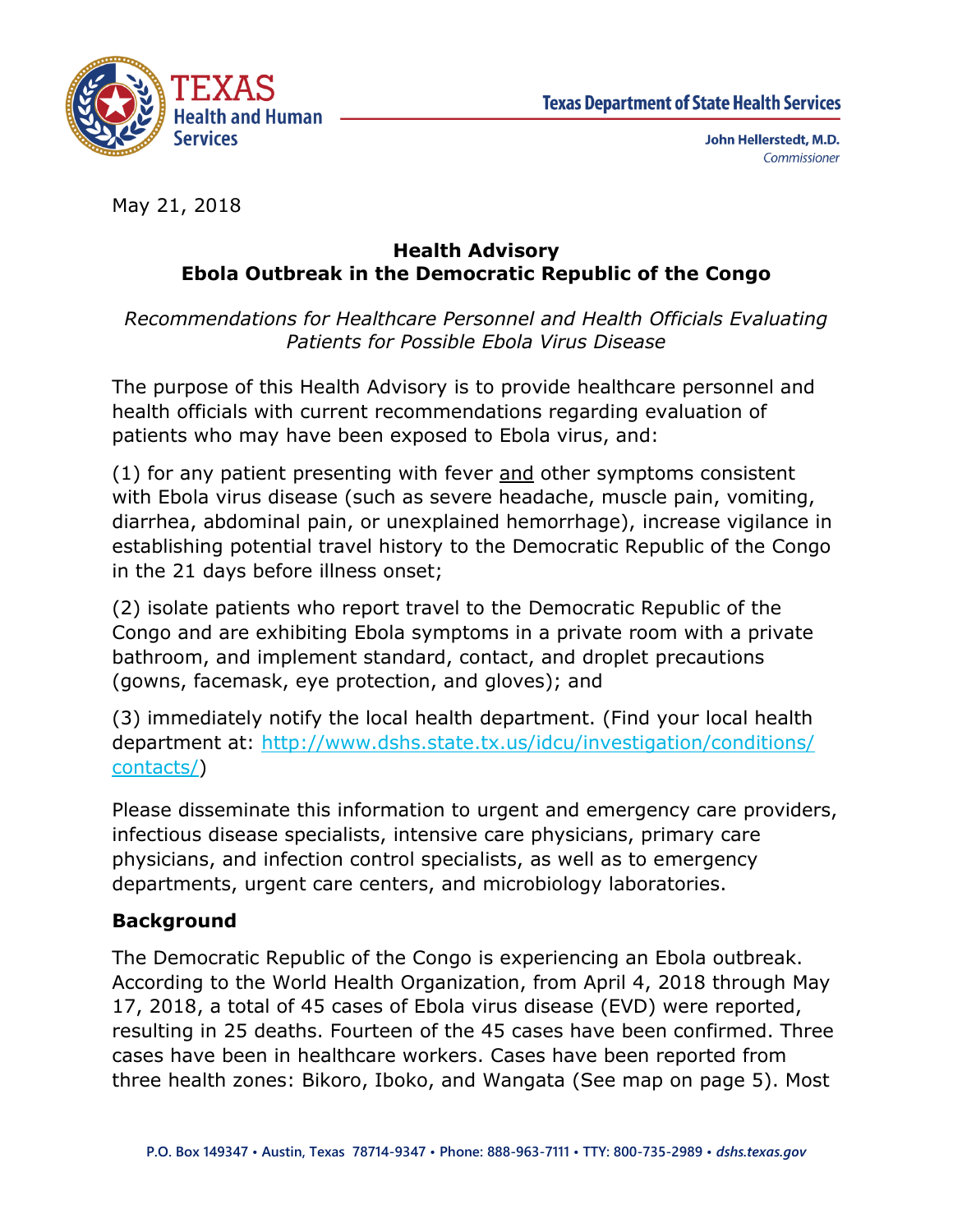of the cases have been from the Bikoro health zone, which is remote and difficult to reach. There has been at least one confirmed case in Mbandaka, though, which is a city of 1.2 million people. There is concern that spread to this urban area increases the risk of international spread.

EVD is a rare and deadly disease caused by infection with one of four viruses (Ebolavirus genus) that cause disease in humans. Ebola infection is associated with fever and additional symptoms, such as severe headache, muscle pain, vomiting, diarrhea, abdominal pain, or unexplained hemorrhage. Ebola is spread through direct contact (through broken skin or mucous membranes) with blood or body fluids (including but not limited to urine, saliva, feces, vomit, sweat, breast milk, and semen) of a person who is sick with Ebola or through contact with objects (such as needles and syringes) that have been contaminated with these fluids. Persons at highest risk of developing infection are those who have had direct contact with the blood and body fluids of an individual diagnosed with EVD. This includes any person who: 1) provided care for an Ebola patient, such as a healthcare provider or family member, who did not adhere to recommended infection control precautions (e.g., not wearing recommended personal protective equipment); 2) those who have had close physical contact with an individual diagnosed with EVD; or, 3) those who lived with or visited an Eboladiagnosed patient while he or she was ill. The main source for spread is human-to-human transmission. Avoiding contact with infected persons (as well as potentially infected corpses) and their blood and body fluids is of paramount importance.

Persons are not contagious before they are symptomatic. The incubation period (the time from exposure until onset of symptoms) is typically 8-10 days, but can range from 2-21 days. Additional information is available at <http://www.cdc.gov/vhf/ebola/index.html>.

#### **Recommendations**

Early recognition is critical to controlling the spread of Ebola virus. Consequently, healthcare personnel should elicit the patient's travel history and consider the possibility of EVD in patients who present with fever, muscle pain, severe headache, abdominal pain, vomiting, diarrhea, or unexplained hemorrhage, in the setting of recent travel to a region with active Ebola transmission, which currently is the Democratic Republic of the Congo. Should the patient report a history of recent travel to the Democratic Republic of the Congo and exhibit such symptoms, immediate action should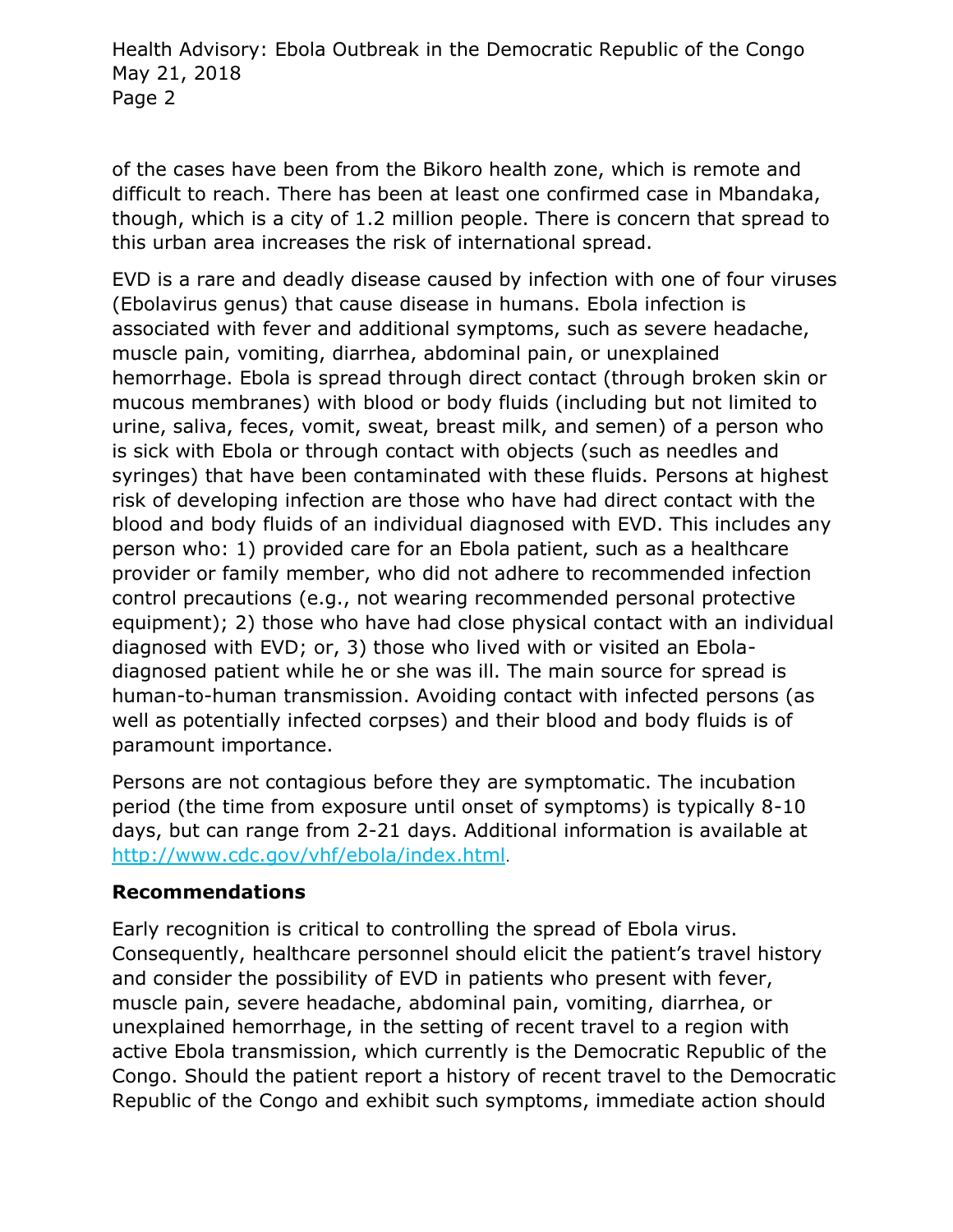be taken. A patient evaluation algorithm is available at [\(https://www.dshs.texas.gov/idcu/disease/ebola.aspx\)](https://www.dshs.texas.gov/idcu/disease/ebola.aspx).

Patients in whom a diagnosis of EVD is being considered should be isolated in a single room (with a private bathroom), and healthcare personnel should follow standard, contact, and droplet precautions, including the use of appropriate personal protective equipment (PPE). Infection control personnel and the local health department should be immediately contacted for consultation.

Healthcare personnel in the United States should immediately contact their local health department regarding any person being evaluated for EVD if the medical evaluation suggests that diagnostic testing may be indicated. Diagnostic testing for Ebola is only available at select laboratories in the U.S. The CDC, Texas DSHS, and certain Texas Laboratory Response Network laboratories offer Ebola PCR testing. Consultation with DSHS and the CDC are required before submitting specimens for testing. Further information about diagnostic testing for Ebola can be found at

[http://www.cdc.gov/vhf/ebola/hcp/interim-guidance-specimen-collection](http://www.cdc.gov/vhf/ebola/hcp/interim-guidance-specimen-collection-submission-patients-suspected-infection-ebola.html)[submission-patients-suspected-infection-ebola.html.](http://www.cdc.gov/vhf/ebola/hcp/interim-guidance-specimen-collection-submission-patients-suspected-infection-ebola.html)

# **More Information**

The following references provide additional information about case definition, clinical presentation and clinical course of EVD, infection control, and patient management:

- Guidelines for clinicians in U.S. healthcare settings are available at [http://www.cdc.gov/vhf/ebola/hcp/clinician-information-us-healthcare](http://www.cdc.gov/vhf/ebola/hcp/clinician-information-us-healthcare-settings.html)[settings.html.](http://www.cdc.gov/vhf/ebola/hcp/clinician-information-us-healthcare-settings.html)
- Guidelines for infection prevention and control for hospitalized patients with known or suspected Ebola in U.S. hospitals are available at [http://www.cdc.gov/vhf/ebola/hcp/infection-prevention-and-control](http://www.cdc.gov/vhf/ebola/hcp/infection-prevention-and-control-recommendations.html)[recommendations.html.](http://www.cdc.gov/vhf/ebola/hcp/infection-prevention-and-control-recommendations.html)
- Guidelines for safe management of patients with Ebola in U.S. hospitals are at [http://www.cdc.gov/vhf/ebola/hcp/patient](http://www.cdc.gov/vhf/ebola/hcp/patient-management-us-hospitals.html)[management-us-hospitals.html.](http://www.cdc.gov/vhf/ebola/hcp/patient-management-us-hospitals.html)
- Texas DSHS clinical case definitions and case classifications for EVD are as follows:
	- o Clinical Case Definition (frequently referred to as Person Under Investigation or PUI):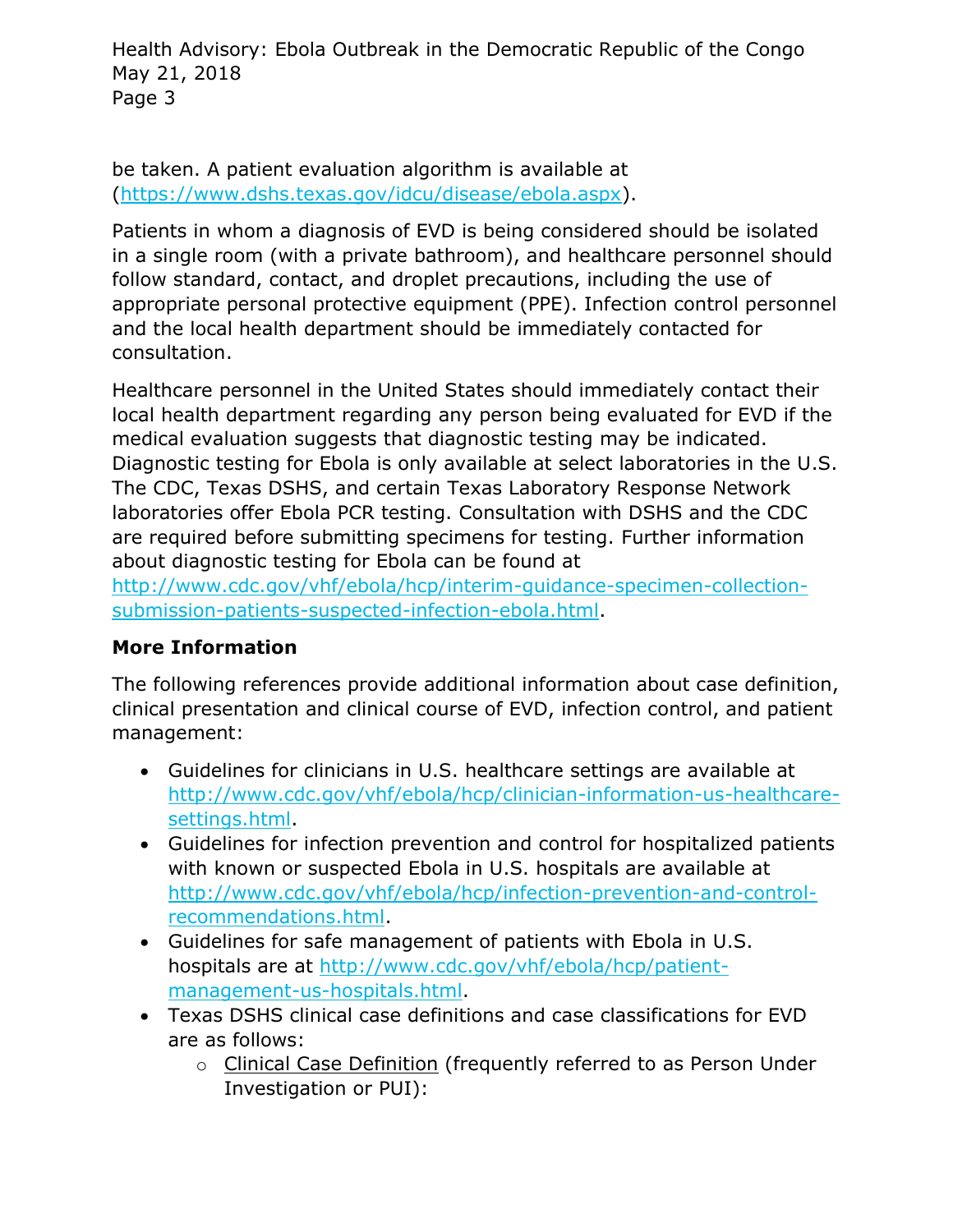- Fever and additional symptoms such as severe headache, muscle pain, vomiting, diarrhea, abdominal pain, or unexplained hemorrhage; AND
- Epidemiologic risk factors within 21 days prior to the onset of symptoms, such as contact with blood or other body fluids or human remains of a patient known to have or suspected to have EVD, residence in - or travel to - an area where Ebola transmission is active, or direct handling of bats or non-human primates from disease-endemic areas.
- o Case Classifications
	- Confirmed: A clinically compatible illness that is laboratory confirmed.
	- Suspect: A clinically compatible illness that meets one or more of the following exposures within 21-days before onset of symptoms:
		- Contact with blood or other body fluids of a patient with EVD, **OR**
		- Residence in or travel to an EVD-endemic area or area currently classified by the CDC as experiencing an Ebola outbreak, **OR**
		- Handling EVD specimens in a laboratory setting, **OR**
		- Work in a laboratory that handles primates, bats, or rodents from endemic areas, **OR**
		- Exposure to semen or breast-milk of an individual who had EVD within the last 9 months.

For more information, healthcare providers can contact their local health department or call the DSHS/Infectious Disease Control Unit at 512-776- 7676 or 1-800-252-8239.